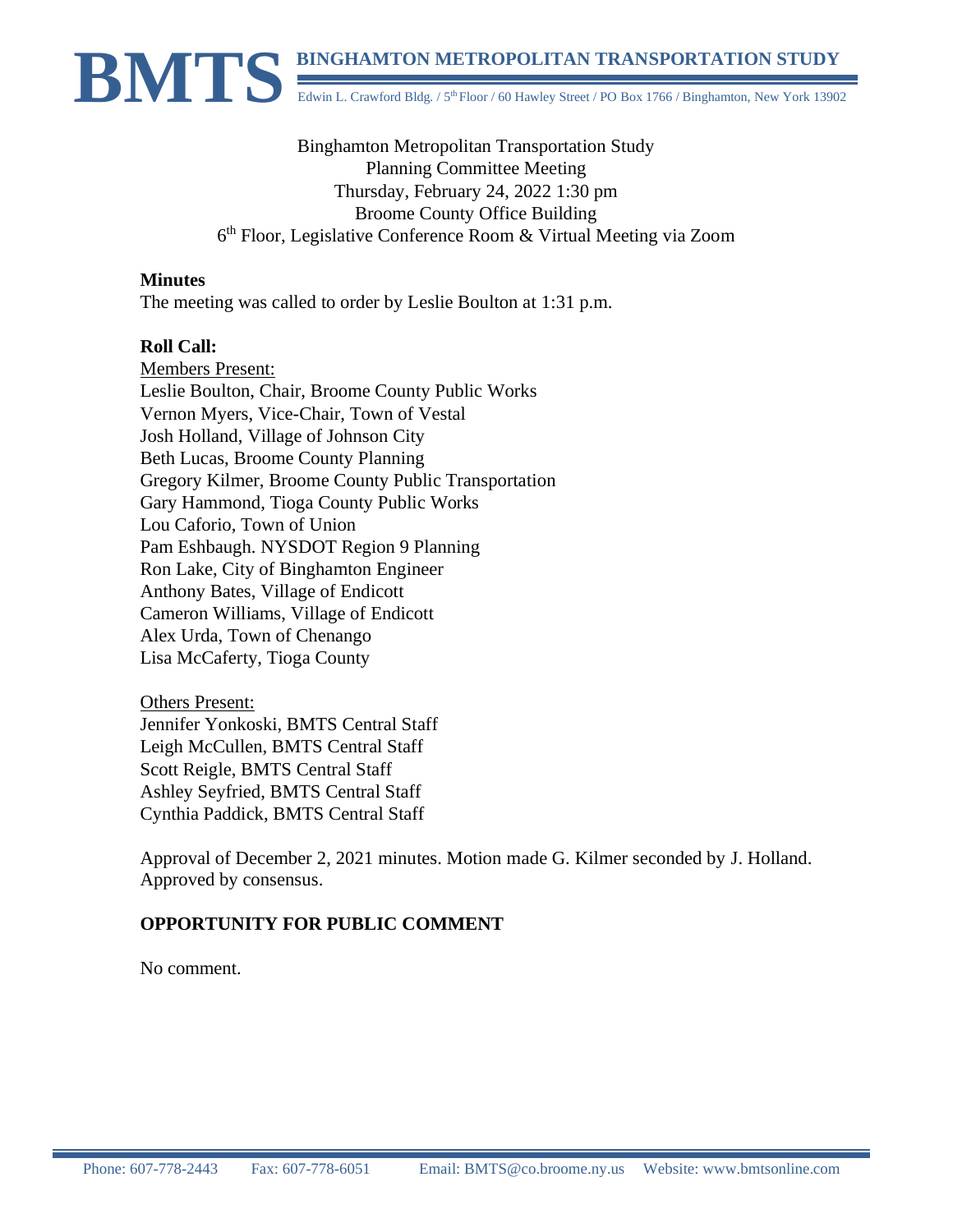**BINGHAMTON METROPOLITAN TRANSPORTATION STUDY** 



Edwin L. Crawford Bldg. / 5<sup>th</sup> Floor / 60 Hawley Street / PO Box 1766 / Binghamton, New York 13902

### • **2022-2023 Unified Planning Work Program**

- [Resolution 2022-01, Recommending Policy Committee approval of the Draft 2022-2023 Unified Planning Work Program and associated grant budgets
	- o J. Yonkoski described the Unified Planning Work Program for fiscal year April 1, 2022-March 31, 2023. There are several federally required planning factors, national planning goals, and planning emphasis areas to be incorporated into the UPWP. J. Yonkoski highlighted the larger tasks included in this UPWP and discussed the staffing organizational chart.
	- $\checkmark$  R. Lake made a motion, seconded by G. Kilmer, to approve Resolution 2022-01. The resolution was approved by unanimous consent.

#### • **Public Participation Plan Update**

[Resolution 2022-02, Recommending Policy Committee approval of the draft BMTS Public Participation Plan]

- o A. Seyfried described the 2022 Updated Public Participation Plan. The plan describes the methods employed for engagement for public participation. This update focuses primarily on the use of virtual public involvement tools and equity in public participation.
- $\checkmark$  J. Holland made a motion, seconded by R. Lake, to approve Resolution 2022-02. The resolution was approved by unanimous consent.

#### • **2020-2024 TIP Amendments**

[Resolution 2022-03, Recommending Policy Committee approval of an amendment to the 2020- 2024 Transportation Improvement Program, addition of new Bridge NY project, PIN 975513, CR 20 over Main Street, bridge rehabilitation, project sponsor: Broome County]

[Resolution 2022-04, Recommending Policy Committee approval of an amendment to the 2020- 2024 Transportation Improvement Program, addition of new Bridge NY project, PIN 975514, Main Street over Big Choconut Creek, bridge replacement, project sponsor: town of Vestal]

[Resolution 2022-05, Recommending Policy Committee approval of an amendment to the 2020- 2024 Transportation Improvement Program, addition of new Bridge NY project, PIN 975526, Prospect Valley Road over Prospect Valley Creek, bridge replacement, project sponsor: Town of Candor]

[Resolution 2022-06, Recommending Policy Committee approval of an amendment to the 2020- 2024 Transportation Improvement Program, addition of new freight project, PIN 950125, I-81 over Loughlin Road, pile retrofit, project sponsor: NYSDOT]

[Resolution 2022-07, Recommending Policy Committee approval of an amendment to the 2020- 2024 Transportation Improvement Program, addition of new freight project, PIN 950127, I-81 over 990G, general bridge repairs, project sponsor: NYSDOT]

o L. Boulton described the first three projects and the locations. P. Eshbaugh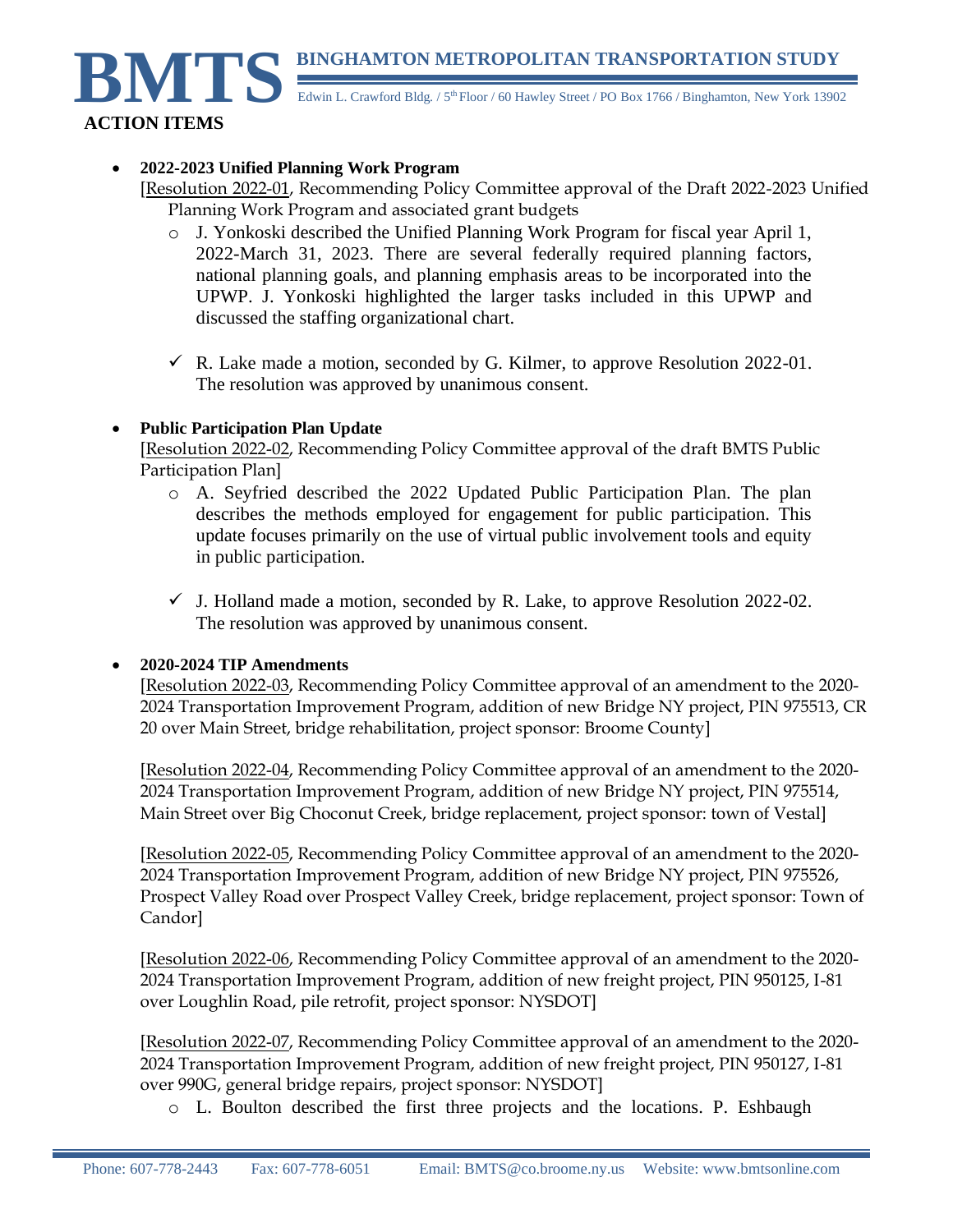discussed the freight plan that was approved in 2019 - the two freight projects were included from a prior solicitation for projects and do not come out of the pot of money.

 $\checkmark$  G. Hammond made a motion, seconded by G. Kilmer, to approve resolutions 2022-03- 07. The resolution was approved by unanimous consent.

# **DISCUSSION ITEMS / UPDATES**

# **Bike/Ped Counter Data and Update/Cost share request**

J. Yonkoski described that bicyclist and pedestrian counts are down compared to 2020 and 2021. J. Yonkoski highlighted that BMTS is still waiting to hear back from several municipalities regarding the cost share request.

# **Village of Johnson City Sign Inventory**

A. Seyfried provided an overview of the sign inventory completed for the Village of Johnson City. The inventory includes all municipal signs in the village and is to be used as a proactive safety tool to address issues. V. Myers stated his interest in having a sign inventory for the Town of Vestal.

## **Functional Class Changes**

C. Paddick described that previously BMTS received a request to include VanWinckle Drive onto the Federal Aid System. Census data and updated urban area boundary data are to come in 2022 which would be a good time to update the functional class and federal aid system. The MPO agrees with changes, DOT then looks at it, then Data Services in Main Office of NYS, then FHWA for the final determination. This is a clean-up currently of the data. C. Paddick went over the draft preliminary additions and deletions from the federal aid system and asked the committee for feedback and questions. The committee will review the draft.

# **TIP Update: 2023–2027**

J. Yonkoski described that the TIP subcommittee has met several times thus far going over projects and cost estimates. The MPO will be provided with fund sources and updated costs from DOT and the committee will reconvene then to further analyze the projects.

L. Boulton described that the TIP subcommittee has been analyzing existing projects and existing costs for the current TIP, emphasizing that it is difficult currently as projects are having overruns and extra money needed. J. Yonkoski stated that the MPO is not expecting any current TIP projects to go into the future TIP, and if members know that their project will not be delivered, the committee needs to be aware of it.

## **E-bike Regulation Guide**

S. Reigle provided an overview of the BMTS E-Bike & E-Scooter Multi-use Trail Regulations Guide, a study that looks into what types of micromobility options should be permitted on multiuse trails. Significant increases in micromobiltiy options and sales have been seen in recent years nationally and locally. He described differences between various micromobility options that are